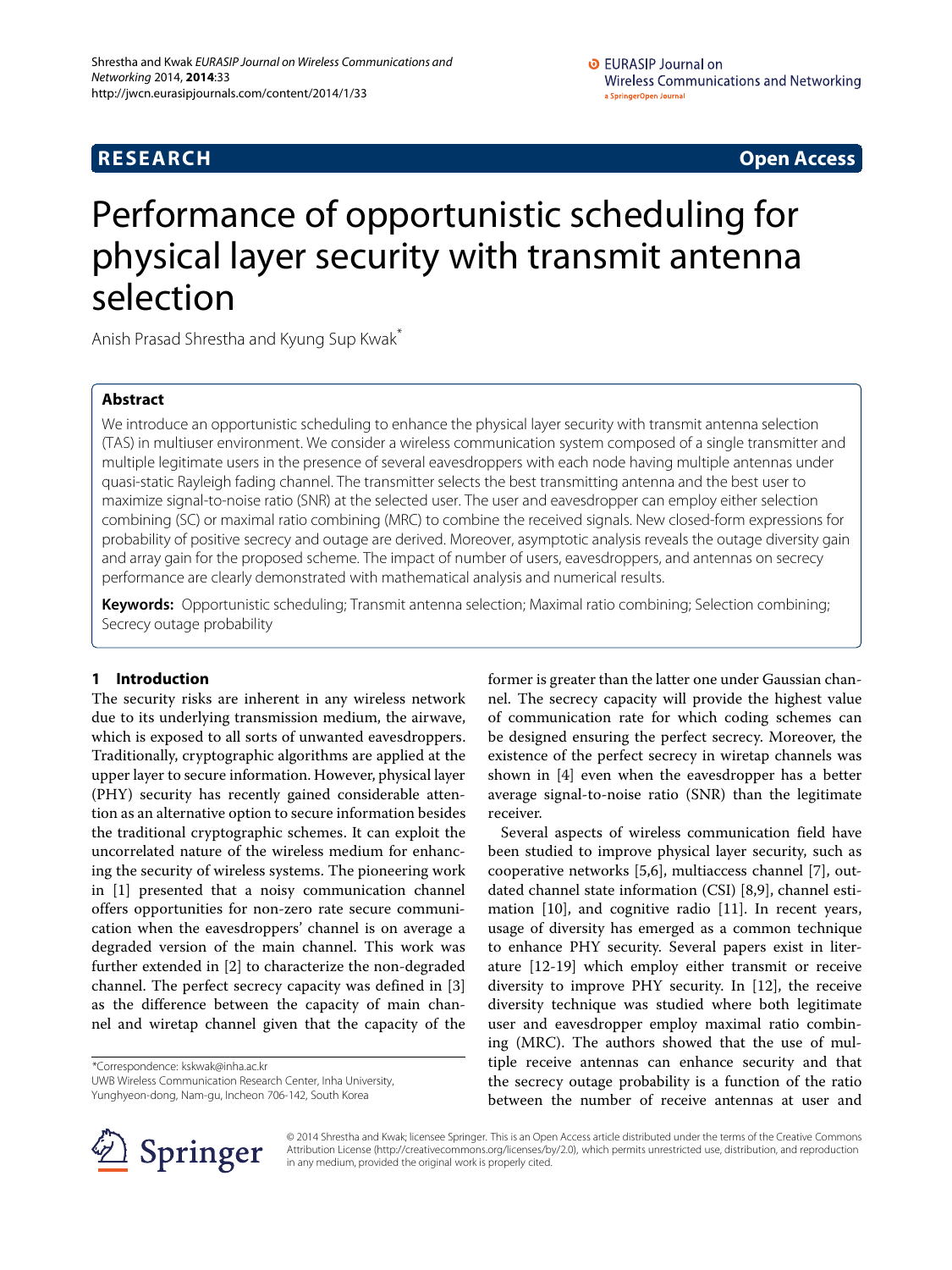eavesdropper. Further new results were provided for MRC technique under correlated channels in [\[13\]](#page-8-12). The comparison between selection combining (SC) and MRC at eavesdropper was studied in [\[14\]](#page-8-13). The authors illustrated that MRC at eavesdropper severely degrades the performance compared to SC at eavesdropper. Beamforming technique is studied in [\[15\]](#page-8-14) for minimizing the transmit power to a prespecified signal-to-interference-plus-noiseratio (SINR) at the receiver. However, it should be noted that the transmission side can be highly complex as well as the cost may rise with the increase in the number of antennas. To overcome such issues, transmit antenna selection (TAS) has been proposed in [16-19] which also exploits transmit diversity at the expense of a generally acceptable loss in performance. It uses a single radio frequency (RF) chain instead of several parallel RF sections, which reduces cost, complexity, power consumption, and size.

In [\[16\]](#page-8-15), performance of TAS was examined in the presence of single receiver and eavesdropper both equipped with single antenna. The authors further extended the work in [\[17\]](#page-8-16) to a scenario consisting of a sophisticated multiple antenna eavesdropper employing MRC. In [\[18\]](#page-8-17), use of TAS for security enhancement was examined where the receiver and eavesdropper can employ either MRC or SC under Nakagami-*m* fading channels. The superiority of MRC over SC was established by the authors. Performance of TAS with antenna correlation at the receiver and eavesdropper has been studied in [\[19\]](#page-8-18). The authors demonstrated that when the average SNR of the main channel is at medium and high levels, higher correlation at the receiver exerts more detrimental effects on secrecy than higher correlation at the eavesdropper. Opportunistic scheduling policy for PHY security has been discussed in [\[20\]](#page-8-19), but the authors have addressed only MAC layer policies.

In this paper, we consider a single transmitter with multiple active users and several passive eavesdroppers each equipped with multiple antennas in contrast to [16-18] and [\[20\]](#page-8-19). We propose an opportunistic scheduling along with TAS at transmitter. A similar case with single eavesdropper is analyzed in [\[21\]](#page-8-20). However, we extend the work in [\[21\]](#page-8-20) to the case of multiple non-colluding eavesdroppers and receivers which can employ either MRC or SC. MRC may be employed to maximize the SNR as it is an optimum combining technique, while SC may be employed for its simplicity. As different users experience different channel environments at a given moment, an opportunistic scheduling can maximize the transmission data rate with an exactly known CSI of all users [\[22\]](#page-8-21). With such multiuser diversity, opportunistic scheduling can be a promising technique to improve PHY security where the secrecy capacity is severely limited by SNR of eavesdroppers. In addition, use of TAS with MRC or SC further improves the performance with transmit diversity and receive diversity, respectively. Overall, the proposed scheme allows simultaneous exploitation of multiuser diversity, transmit diversity, and receive diversity.

*Notation* The superscript <sup>T</sup> denotes transposition;  $E\{\cdot\}$ denotes statistical expectation;  $I_N$  is the  $N \times N$  identity matrix;  $\|\mathbf{x}\|$  denotes the norm of a complex valued vector<br>**x** i.e.  $\sqrt{\mathbf{x}^{H}\mathbf{x}}$ ;  $CN(u,\sigma^{2})$  denotes the complex Gaussian **x**, i.e.,  $\sqrt{\mathbf{x}^H \mathbf{x}}$ ;  $\mathcal{CN}(\mu, \sigma^2)$  denotes the complex Gaussian distribution with mean  $\mu$  and variance  $\sigma^2$ .  $P(x)$  denotes distribution with mean  $\mu$  and variance  $\sigma^2$ ;  $P(x)$  denotes the probability of an event *x*.

# **2 Proposed scheme**

## **2.1 System model**

We consider a wireless network composed of one transmitter referred to as Alice, *K* as the number of users and *W* as the number of eavesdroppers as shown in Figure [1.](#page-2-0) Alice is equipped with  $L_A$  antennas while each legitimate user and eavesdropper are equipped with  $L_B$  and  $L_E$  antennas, respectively. We assume all channels are quasi-static Rayleigh fading. We also assume that there exists a feedback channel between each legitimate user and the transmitter. At the legitimate receiver side, each user selects the best transmit antenna having the highest channel SNR. Each user feedbacks the selected antenna index to Alice. The scheduler at Alice finally selects a single user with corresponding indexed antenna having highest SNR values out of *K* users. We refer the single selected user as Bob. On the other hand, we consider that Alice possesses only average SNR and no other information about the channel state of eavesdroppers. Moreover, all the channels are considered to be mutually independent. From the eavesdroppers's point of view, the opportunistically selected single best user along with optimum TAS scheme appears to be a random strategy, as the main channel between Bob and Alice and the wiretap channel between eavesdroppers and Alice are uncorrelated. We need to consider the eavesdropper with maximum possible SNR link for our analysis as it denotes the maximal information leakage. We refer the eavesdropper with maximum SNR as Eve from herein.

The message block *S* is encoded into the codeword  $\mathbf{c} =$  $[c(1), ..., c(i), ..., c(n)]$ . The codeword is designed in such a way that it is suitable to be transmitted over the selected channel. We focus on measuring the achievable level of secrecy rather than the actual code design. The channel is assumed to be power limited in the sense that  $\frac{1}{n}\sum_{i=1}^{n}E\left\{|c(i)|^2\right\} = P$  where *P* is the average transmit signal power [\[13\]](#page-8-12).

Alice selects Bob to achieve the largest post-processing SNR when selecting the best transmit antenna based on the information provided by each legitimate users through their respective feedback channels. MRC technique at Bob will combine the multiple received signals from different receiving antennas according to the gain of each channel.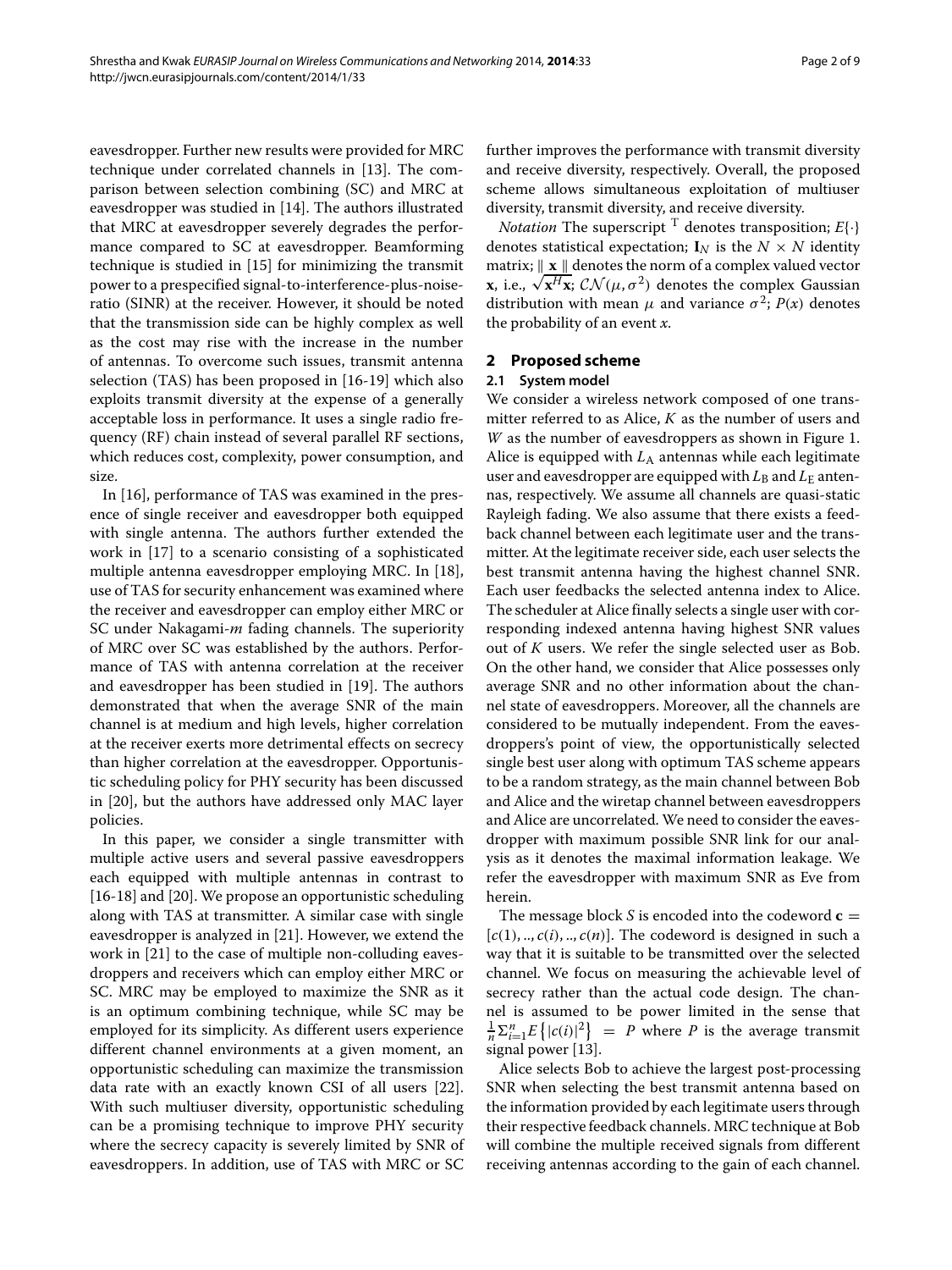

<span id="page-2-0"></span>The received signal at Bob in this case can be expressed as

$$
\mathbf{y}_{\mathrm{B}}^{\mathrm{MRC}}(i) = \mathbf{h}_{B,u}c(i) + \mathbf{n}_{B,u},\tag{1}
$$

where  $\mathbf{h}_{B,u} = [h_{B,1}, h_{B,2}, ..., h_{B,L_B}]^\text{T}$  is a complex channel<br>vector and  $\mathbf{n}_B \propto \mathcal{CN}(\mathbf{0}, \sigma^2 \mathbf{I}_L)$ . From (1) the instantavector and  $\mathbf{n}_{B,u} \sim \mathcal{CN}(\mathbf{0}, \sigma_B^2 \mathbf{I}_{LB})$ . From [\(1\)](#page-2-1), the instantaneous SNR of Bob with MRC is given by  $\gamma_{\rm B}^{\rm MRC} = \frac{\|h_{B,\mu}\|^2 P}{\sigma_{\rm p}^2}$  $\frac{\partial, \mu \parallel P}{\partial R}$ .

Under this scenario, Eve can apply either MRC or  $\overline{\text{SC}}$  to decode the intercepted signal. The received signal for Eve by applying MRC can be written as

$$
\mathbf{y}_{\mathrm{E}}^{\mathrm{MRC/MRC}}(i) = \mathbf{h}_{E,\nu}c(i) + \mathbf{n}_{E,\nu},\tag{2}
$$

where  $\mathbf{h}_{E,v} = [h_{E,1}, h_{E,2}, ..., h_{E,L_E}]^T$  is a complex channel<br>vector and  $\mathbf{n}_{E} \propto \mathcal{CN}(\mathbf{0}, \sigma^2 \mathbf{I})$ . From (2) the instanta vector and  $\mathbf{n}_{E,v} \sim \mathcal{CN}(\mathbf{0}, \sigma_E^2 \mathbf{I}_{L_E})$ . From [\(2\)](#page-2-2), the instantaneous SNR of Eve is given by  $\gamma_{\rm E}^{\rm MRC/MRC} = \frac{\|h_{E,\nu}\|^2 P}{\sigma_r^2}$  $\frac{\varepsilon,\nu \parallel \ \ F}{\sigma_F^2}$  . On the other hand, the received signal for Eve by applying SC can be written as

<span id="page-2-3"></span>
$$
y_{\rm E}^{\rm MRC/SC}(i) = h_{\rm E}c(i) + n_{\rm E},\tag{3}
$$

where  $h_E$  is a complex channel coefficient and  $n_E$  is additive white Gaussian noise (AWGN) with noise variance  $\sigma_E^2$ . From [\(3\)](#page-2-3), the instantaneous SNR of Eve is given by  $\gamma_{\rm E}^{\rm MRC/SC} = \frac{|h_E|^2 P}{\sigma_r^2}$  $\frac{E[P]}{\sigma_E^2}$ .

Considering the simplicity and cost effectiveness, Bob can employ SC instead of MRC. The received signal at Bob for such scenario can be expressed as

$$
y_{\rm B}^{\rm SC}(i) = g_B c(i) + n_B,
$$
\n(4)

where  $g_B$  is a complex channel coefficient and  $n_B$  is AWGN with noise variance  $\sigma_B^2$ . The instantaneous SNR of Bob with SC is given by  $\gamma_B^{SC} = \frac{|g_B|^2 P}{\sigma_p^2}$  $rac{B-P}{\sigma_B^2}$ .

As mentioned above, Eve can apply either MRC or SC to decode the messages under this scenario as well. For Bob with SC, the received signal at Eve while applying MRC can be expressed as

<span id="page-2-4"></span>
$$
\mathbf{y}_{\mathrm{E}}^{\mathrm{SC/MRC}}(i) = \mathbf{g}_{E,\nu}c(i) + \mathbf{n}_{E,\nu},\tag{5}
$$

<span id="page-2-1"></span>where  $\mathbf{g}_{E,v} = [g_{E,1}, g_{E,2}, ..., g_{E,L_E}]^T$  is a complex channel vector and  $\mathbf{n}_{E,v} \sim \mathcal{CN}(0, \sigma_E^2 \mathbf{I}_{E})$ . From [\(5\)](#page-2-4), the instanta-<br>pages SNB of Fra for this solvens is given by  $\sim$  SC/MRC neous SNR of Eve for this scheme is given by  $\gamma_{\rm E}^{\rm SC/MRC} =$  $||g_{E,\nu}||^2 P$  $\frac{\sigma_E^2}{\sigma_E^2}$ .

Likewise, the received signal for Eve by applying SC can be written as

<span id="page-2-5"></span>
$$
y_{\rm E}^{\rm SC/SC}(i) = g_{\rm E}c(i) + n_{\rm E},\tag{6}
$$

<span id="page-2-2"></span>where  $g_E$  is a complex channel coefficient and  $n_E$  is AWGN with noise variance  $\sigma_E^2$ . From [\(6\)](#page-2-5), the instantaneous SNR of Eve with SC/SC is given by  $\gamma_{\rm E}^{\rm SC/SC}$  =  $|g_E|^2 P$  $\frac{E[P]}{\sigma_E^2}$ .

## <span id="page-2-7"></span>**2.2 SNR distribution**

We deduce the probability density function (PDF) and cumulative distribution function (CDF) in this section to facilitate the analysis of secrecy performance. The PDF and CDF of instantaneous SNR for the *k*th user employing MRC with  $L<sub>B</sub>$  antennas can be expressed in the form of Chi-square distribution and Gamma function [\[23\]](#page-8-22) respectively as

$$
f_k^{\text{MRC}}(\gamma_k) = \frac{\gamma_k^{L_B - 1}}{\bar{\gamma}_B^{L_B} \Gamma(L_B)} e^{-\frac{\gamma_k}{\bar{\gamma}_B}},\tag{7}
$$

<span id="page-2-6"></span>
$$
F_k^{\text{MRC}}(\gamma_k) = 1 - \frac{\Gamma\left(L_\text{B}, \frac{\gamma_k}{\gamma_B}\right)}{\Gamma(L_\text{B})}
$$
  
= 
$$
1 - e^{-\frac{\gamma_k}{\gamma_B}} \sum_{i=0}^{L_\text{B}-1} \frac{1}{i!} \left(\frac{\gamma_k}{\overline{\gamma_B}}\right)^i,
$$
 (8)

where  $\Gamma(\cdot)$  and  $\Gamma(\cdot, \cdot)$  are complete and incomplete gamma functions, respectively (Equations (8.339.1) and (8.352.2) in [\[24\]](#page-8-23)).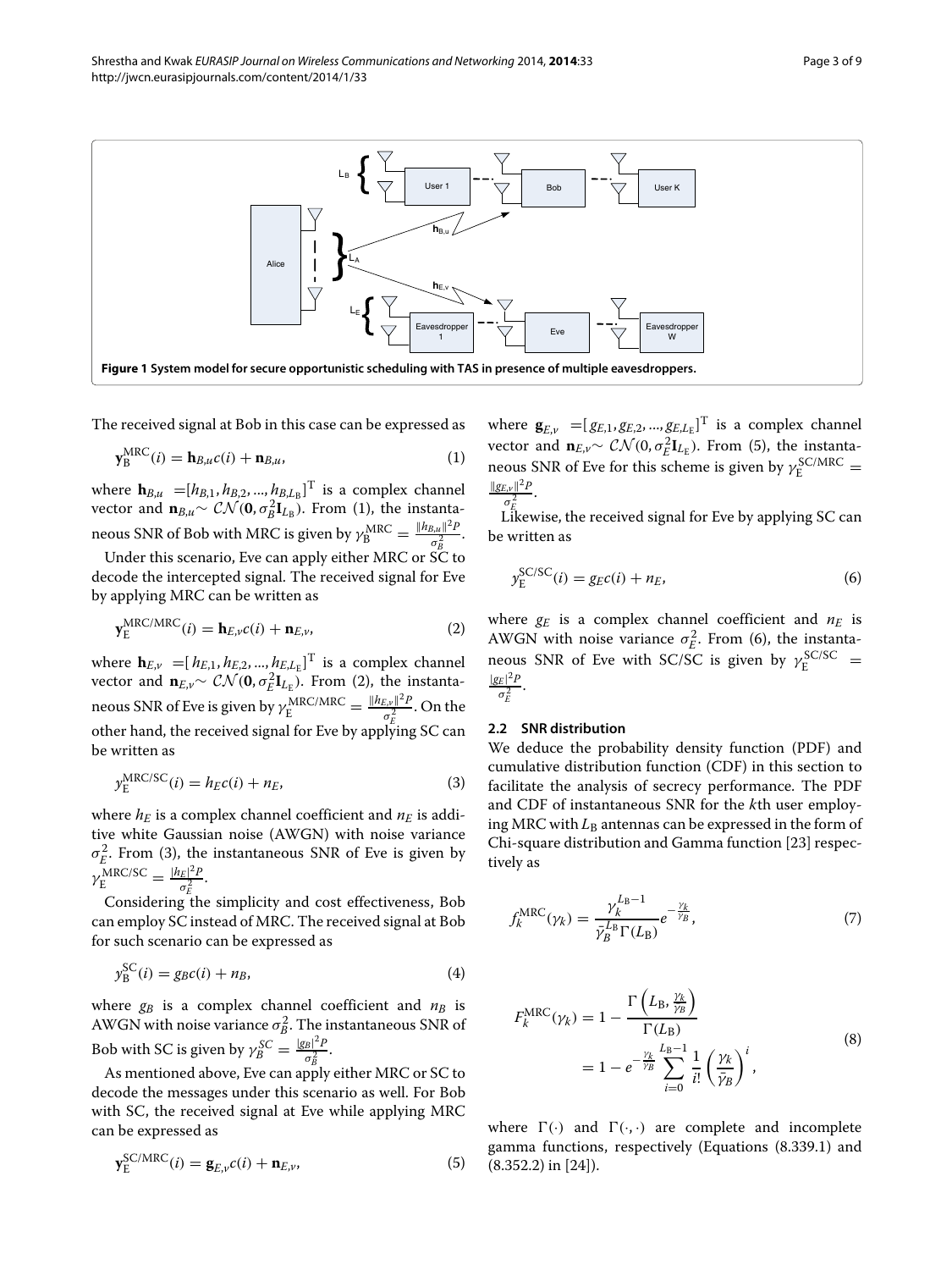Using order statistics [\[25\]](#page-8-24), we can derive the CDF and PDF of SNR for MRC at Bob as follows

$$
F_{\rm B}^{\rm MRC}(\gamma_B) = \left[F_k^{\rm MRC}(\gamma_B)\right]^{KL_A}
$$
  
= 
$$
\sum_{m=0}^{KL_A} \sum_{i=0}^{m(L_B-1)} \binom{KL_A}{m} \frac{(-1)^m a_i}{\bar{\gamma}_B^i} \gamma_B^i e^{-\gamma_B \frac{m}{\bar{\gamma}_B}},
$$
 (9)

<span id="page-3-1"></span>
$$
f_{\rm B}^{\rm MRC}(\gamma_B) = KL_{\rm A} \left[ F_k^{\rm MRC}(\gamma_B) \right]^{KL_{\rm A}-1} f_k^{\rm MRC}(\gamma_B)
$$
  
= 
$$
KL_{\rm A} \sum_{m=0}^{KL_{\rm A}-1} \sum_{i=0}^{m(L_{\rm B}-1)} \binom{KL_{\rm A}-1}{m}
$$
 (10)  

$$
\times \frac{(-1)^m a_i}{\bar{\gamma}_B^{i+L_{\rm B}} \Gamma(L_{\rm B})} \gamma_B^{L_{\rm B}+i-1} e^{-\gamma_B \alpha},
$$

where  $\bar{\gamma}_B$  is the average SNR of Bob's channel given by  $\frac{P}{\sigma_B^2} E\left\{ || \mathbf{h}_{B,u} ||^2 \right\}$  and  $\alpha = \frac{m+1}{\tilde{\gamma}_B}$ . Likewise,  $a_i$ denotes the coefficient of  $\left(\frac{\gamma_B}{\bar{\gamma_B}}\right)$  $i$ <sup>i</sup> in the expansion of  $\left\{\sum_{i=0}^{(L_{\text{B}}-1)} \frac{1}{i!} \left(\frac{\gamma_B}{\gamma_B}\right)^i \right\}^m$ , where *a<sub>i</sub>* can be recursively calculated by

<span id="page-3-2"></span>
$$
a_0 = 1, \t a_1 = m,
$$
  
\n
$$
a_i = \frac{1}{i} \sum_{t=1}^{\min(i, L_B - 1)} \frac{t(m+1) - i}{t!} a_{i-t}, \text{ for } 2 \le i < m(L_B - 1),
$$
  
\n
$$
a_i = \frac{1}{[(L_B - 1)!]^m}, \text{ for } i = m(L_B - 1).
$$
\n(11)

The expressions in [\(9\)](#page-3-0) and [\(10\)](#page-3-1) can be obtained by using binomial expansion at first which results the term with power series raised to power  $\left\{\sum_{i=0}^{(L_B-1)} \frac{1}{i!} (\frac{\gamma_B}{\gamma_B})^i \right\}^m$ . The power series can be further expanded by using Equation 0.314 in [\[24\]](#page-8-23). This finite series expansion is possible as the first term within incomplete gamma function in [\(8\)](#page-2-6), i.e., the number of antennas at  $Bob L<sub>B</sub>$  has always integer value [\[26\]](#page-8-25).

In a similar fashion, by using the order statistics, we can derive the CDF and PDF of Bob's channel for SC case as

$$
F_{\rm B}^{\rm SC}(\gamma_B) = \sum_{n=0}^{KL_{\rm A}L_{\rm B}} \binom{KL_{\rm A}L_{\rm B}}{n} (-1)^n e^{-\gamma_B \frac{n}{\gamma_B}},\tag{12}
$$

<span id="page-3-4"></span>
$$
f_{B}^{SC}(\gamma_B) = \frac{KL_A L_B}{\bar{\gamma}_B} \sum_{n=0}^{KL_A L_B - 1} \binom{KL_A L_B - 1}{n} (-1)^n e^{-\gamma_B \frac{n+1}{\bar{\gamma}_B}}.
$$
\n(13)

The selection of best antenna at Alice seems random from Eve's point of view. As there are *W* number of eavesdroppers in the network each equipped with  $L<sub>E</sub>$  antennas, <span id="page-3-0"></span>the diversity for Eve limits to multiuser diversity and receive diversity while there is no transmit diversity. The PDF and CDF for Eve employing MRC irrespective of MRC or SC at Bob can be obtained using similar order statistics and mathematical steps as in [\(9\)](#page-3-0) and [\(10\)](#page-3-1) by replacing  $KL_A = W$  and  $L_B = L_E$ , respectively which is shown below:

$$
F_E^{\text{MRC}}(\gamma_E) = \sum_{p=0}^{W} \sum_{j=0}^{p(L_E - 1)} \binom{W}{p} \frac{(-1)^p b_j}{\bar{\gamma}_E^j} \gamma_E^j e^{-\gamma_E \frac{p}{\bar{\gamma}_E}},\tag{14}
$$

<span id="page-3-5"></span>
$$
f_E^{\text{MRC}}(\gamma_E) = W \sum_{p=0}^{W-1} \sum_{j=0}^{p(L_E-1)} \binom{W-1}{p} \\ \times \frac{(-1)^p b_j}{\bar{\gamma}_E^{j+L_E} \Gamma(L_E)} \gamma_E^{L_E+j-1} e^{-\gamma_E \beta}, \tag{15}
$$

where  $b_j$  is the coefficient of  $\left(\frac{\gamma_E}{\tilde{\gamma}_E}\right)$  $j'$  in the expansion of  $\left[\sum_{j=0}^{L_{\text{E}}-1}\frac{1}{j!}\left(\frac{\gamma_E}{\bar{\gamma}_E}\right)\right]$  $\bar{\gamma}_E$  $\bigcap^{p}$ ,  $\beta = \left(\frac{p+1}{\bar{\gamma}_E}\right)$  $\bar{\gamma}_E$ ); and  $\bar{\gamma}_E$  is average SNR of the eavesdroppers' channel. We note that the coefficient  $b_i$  can be recursively calculated as  $a_i$  described in [\(11\)](#page-3-2).

Finally, the CDF and PDF of Eve with SC can be obtained as in [\(12\)](#page-3-3) and [\(13\)](#page-3-4), respectively, which is shown below:

$$
F_{\rm E}^{\rm SC}(\gamma_E) = \sum_{q=0}^{WL_{\rm E}} \binom{WL_{\rm E}}{q} (-1)^q e^{-\gamma_E \frac{q}{\gamma_E}},\tag{16}
$$

$$
f_{\rm E}^{\rm SC}(\gamma_E) = \frac{W L_{\rm E}}{\bar{\gamma}_E} \sum_{q=0}^{W L_{\rm E}} \binom{W L_{\rm E} - 1}{q} (-1)^q e^{-\gamma_E \frac{q+1}{\bar{\gamma}_E}}. \quad (17)
$$

#### **2.3 Secrecy capacity**

From [\[3\]](#page-8-2), the secrecy capacity over Gaussian wiretap channel is given by the difference between the main channel capacity and wiretap channel capacity. Since blockfaded channel is assumed in our system model, both the channels can be regarded as complex Gaussian channels. The capacity of Bob's channel is given by

<span id="page-3-3"></span>
$$
C_{\rm B} = \log_2(1 + \max_{1 \le i \le KL_{\rm A}} \gamma_{B_i}) = \log_2(1 + \gamma_B). \tag{18}
$$

Similarly, the capacity of Eve's channel is given by

$$
C_{E} = \log_2(1 + \max_{1 \le j \le W} \gamma_{E_j}) = \log_2(1 + \gamma_E),
$$
 (19)

where  $\gamma_B$  and  $\gamma_E$  are the instantaneous SNR of Bob and Eve, respectively, regardless of any receive diversity scheme.

Hence, under perfect secrecy constraint, the instantaneous secrecy capacity of Bob in the presence of multiple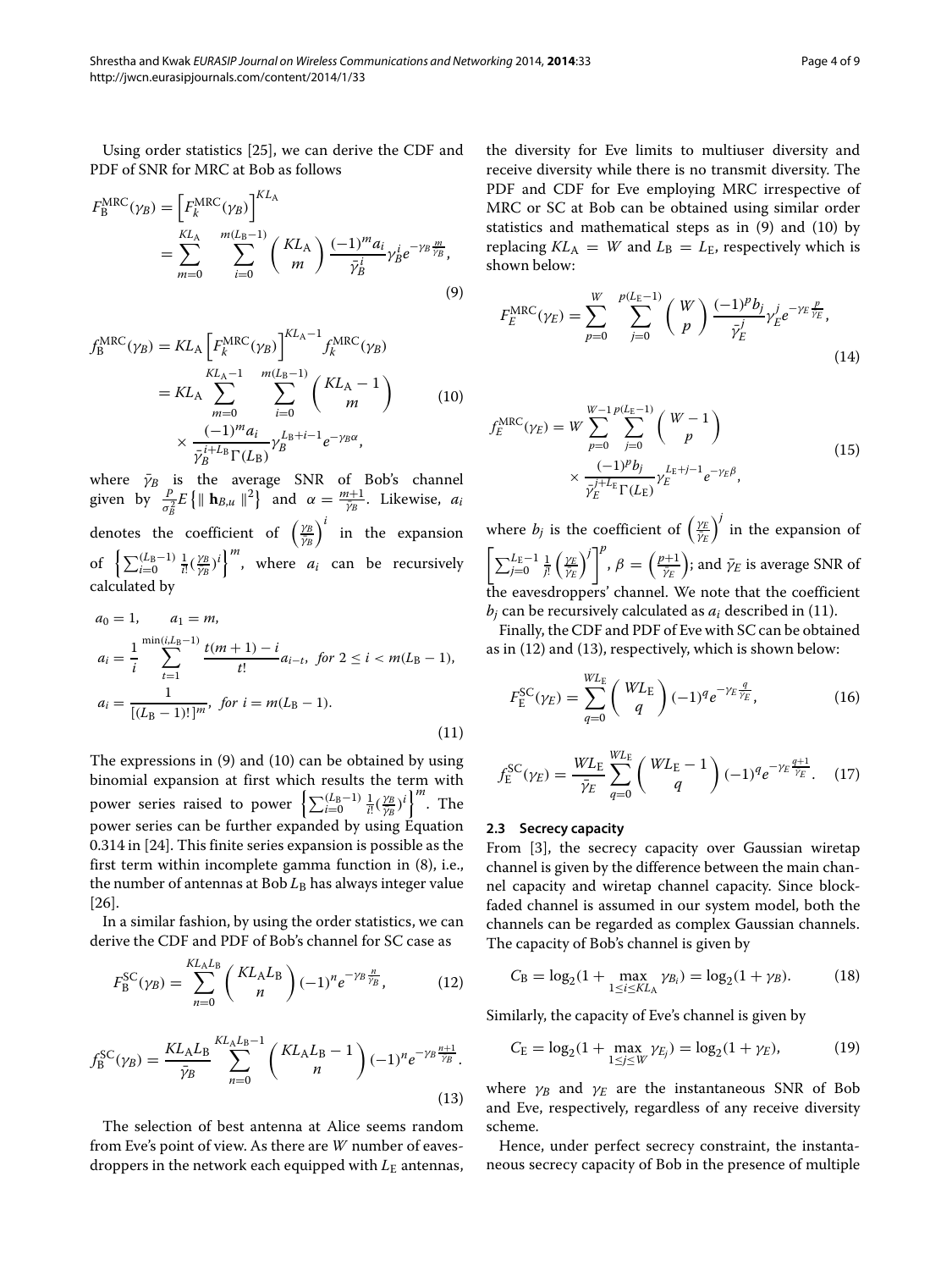eavesdroppers equipped with multiple antennas can be expressed as

$$
C_{\rm s} = \begin{cases} C_{\rm B} - C_{\rm E}, & \text{if } \gamma_B \ge \gamma_E \\ 0, & \text{otherwise.} \end{cases}
$$
 (20)

# **3 Performance metrics**

## **3.1 Positive secrecy probability**

Since the main channel between Alice and Bob is independent from the wiretap channel between Alice and Eve, the existence probability of a non-zero secrecy capacity can be calculated as

$$
P(C_{s} > 0) = P(\gamma_{B} > \gamma_{E})
$$
  
= 
$$
\int_{0}^{\infty} \int_{0}^{\gamma_{B}} f_{B}(\gamma_{B}) f_{E}(\gamma_{E}) d\gamma_{E} d\gamma_{B}
$$
  
= 
$$
\int_{0}^{\infty} f_{B}(\gamma_{B}) F_{E}(\gamma_{B}) d\gamma_{B}
$$
 (21)

where  $f_B(\cdot)$  and  $F_E(\cdot)$  are the PDF and CDF of  $\gamma_B$  and γ*E*, respectively. As we have already derived the PDF of  $\gamma_B$  and CDF of  $\gamma_E$  for respective schemes in Section [2.2,](#page-2-7) the probability of positive secrecy for each scheme can be easily derived by simply substituting the values and using Equation 3.351.3 in [\[24\]](#page-8-23) as shown in [\(22\)](#page-4-0) to [\(25\)](#page-4-1):

$$
P(C_{s} > 0)^{\text{MRC/MRC}} = KL_{A} \sum_{m=0}^{KL_{A} - 1} \sum_{i=0}^{m(L_{B} - 1)} {KL_{A} - 1 \choose m} \times \frac{(-1)^{m} a_{i}}{\bar{\gamma}_{B}^{L_{B} + i} \Gamma(L_{B})} \sum_{p=0}^{W} \sum_{j=0}^{p(L_{E} - 1)} {W \choose p} (-1)^{p} \times \frac{b_{j}}{\bar{\gamma}_{E}^{j}} \Gamma(L_{B} + i + j) \left(\frac{m+1}{\bar{\gamma}_{B}} + \frac{p}{\bar{\gamma}_{E}}\right)^{-L_{B} - i - j},
$$
\n(22)

$$
P(C_{\rm s} > 0)^{\rm MRC/SC} = KL_{\rm A} \sum_{m=0}^{KL_{\rm A} - 1} \sum_{i=0}^{m(L_{\rm B} - 1)} {KL_{\rm A} - 1 \choose m} \frac{(-1)^m a_i}{\bar{\gamma}_B^{L_{\rm B} + i} \Gamma(L_{\rm B})} \times \sum_{q=0}^{WL_E} {WL_{\rm B} \choose q} (-1)^q \Gamma(L_{\rm B} + i) \times \left(\frac{m+1}{\bar{\gamma}_B} + \frac{q}{\bar{\gamma}_E}\right)^{-L_{\rm B} - i},
$$
\n(23)

$$
P(C_{s} > 0)^{SC/MRC} = \frac{KL_{A}L_{B}}{\bar{\gamma}_{B}} \sum_{n=0}^{KL_{A}L_{B} - 1} {KL_{A}L_{B} - 1 \choose n} (-1)^{n} \times \sum_{p=0}^{W} \sum_{j=0}^{p(L_{E} - 1)} {W \choose p} (-1)^{p} \frac{b_{j}}{\bar{\gamma}_{E}^{j}} \Gamma(j+1) \times \left(\frac{n+1}{\bar{\gamma}_{B}} + \frac{p}{\bar{\gamma}_{E}}\right)^{-j-i},
$$
\n(24)

<span id="page-4-1"></span>
$$
P(C_{\rm s} > 0)^{\rm SC/SC} = \frac{KL_{\rm A}L_{\rm B}}{\bar{\gamma}_{\rm B}} \sum_{n=0}^{KL_{\rm A}L_{\rm B}-1} \binom{KL_{\rm A}L_{\rm B}-1}{n} (-1)^n \times \sum_{q=0}^{WL_{\rm E}} \binom{WL_{\rm E}}{q} (-1)^q \left(\frac{n+1}{\bar{\gamma}_{\rm B}} + \frac{q}{\bar{\gamma}_{\rm E}}\right)^{-1}.
$$
\n(25)

#### **3.2 Secrecy outage probability**

Since Alice does not have full CSI of any eavesdropper, we have to characterize the outage probability of secrecy capacity. The secrecy outage probability can be defined as the probability that the achievable secrecy rate is less than a given rate of transmission  $R_s$  such that  $R_s > 0$ . The transmission rate below  $R_s$  cannot ensure the secure transmission. The outage can occur in two ways: firstly, when SNR at Eve exceeds to that of Bob and Eve is able to decode the message; secondly, when SNR at Bob exceeds to that of Eve but still Bob is unable to decode the message. As such, we can formulate the secrecy outage probability [\[18,](#page-8-17)[19\]](#page-8-18) using the total probability theorem as follows:

<span id="page-4-2"></span><span id="page-4-0"></span>
$$
P_{\text{out}}(R_{\text{s}}) = P(C_{\text{s}} < R_{\text{s}} | \gamma_B > \gamma_E) P(\gamma_B > \gamma_E) \\
+ P(C_{\text{s}} < R_{\text{s}} | \gamma_B \leq \gamma_E) P(\gamma_B \leq \gamma_E). \tag{26}
$$

Since the secrecy capacity does not exist when  $\gamma_B < \gamma_E$ and we always assume that  $R_s > 0$ , we get  $P(C_s < R_s | \gamma_B \leq$  $\gamma_E$ ) = 1. Therefore, [\(26\)](#page-4-2) becomes

<span id="page-4-4"></span><span id="page-4-3"></span>
$$
P_{\text{out}}(R_{\text{s}}) = P(C_{\text{s}} < R_{\text{s}} | \gamma_B > \gamma_E) P(\gamma_B > \gamma_E) + P(\gamma_B \leq \gamma_E). \tag{27}
$$

The first term in [\(27\)](#page-4-3) can be simplified as

$$
P(C_{s} < R_{s} | \gamma_{B} > \gamma_{E}) P(\gamma_{B} > \gamma_{E}) = P(\log_{2}(1 + \gamma_{B}) - \log_{2}(1 + \gamma_{E}))
$$
\n
$$
< R_{s} | \gamma_{B} > \gamma_{E}) P(\gamma_{B} > \gamma_{E})
$$
\n
$$
= P(\gamma_{B} < 2^{R_{s}}(1 + \gamma_{E}) - 1 | \gamma_{B} > \gamma_{E})
$$
\n
$$
\times P(\gamma_{B} > \gamma_{E})
$$
\n
$$
= \int_{0}^{\infty} \int_{\gamma_{E}}^{d(1 + \gamma_{E}) - 1} \times f_{E}(\gamma_{E}) f_{B}(\gamma_{B}) d\gamma_{B} d\gamma_{E},
$$
\n(28)

where  $d = 2^{R_s}$ . The second term in [\(27\)](#page-4-3) can be simplified as

<span id="page-4-5"></span>
$$
P(\gamma_B \le \gamma_E) = \int_0^\infty \int_0^{\gamma_E} f_E(\gamma_E) f_B(\gamma_B) d\gamma_B d\gamma_E. \tag{29}
$$

Substituting [\(28\)](#page-4-4) and [\(29\)](#page-4-5) in [\(27\)](#page-4-3), we get

<span id="page-4-6"></span>
$$
P_{\text{out}}(R_{\text{s}}) = \int_0^\infty f_E(\gamma_E) F_B(d(1+\gamma_E) - 1) d\gamma_E, \tag{30}
$$

where  $F_B(\cdot)$  is the CDF of  $\gamma_B$  and  $f_E(\cdot)$  is the PDF of  $\gamma_E$ . As we have already derived the CDF of γ*<sup>B</sup>* and PDF of γ*<sup>E</sup>* for respective schemes, we simply proceed to obtain the outage probability expression for each scheme by replacing the respective values in [\(30\)](#page-4-6). New closed-form expression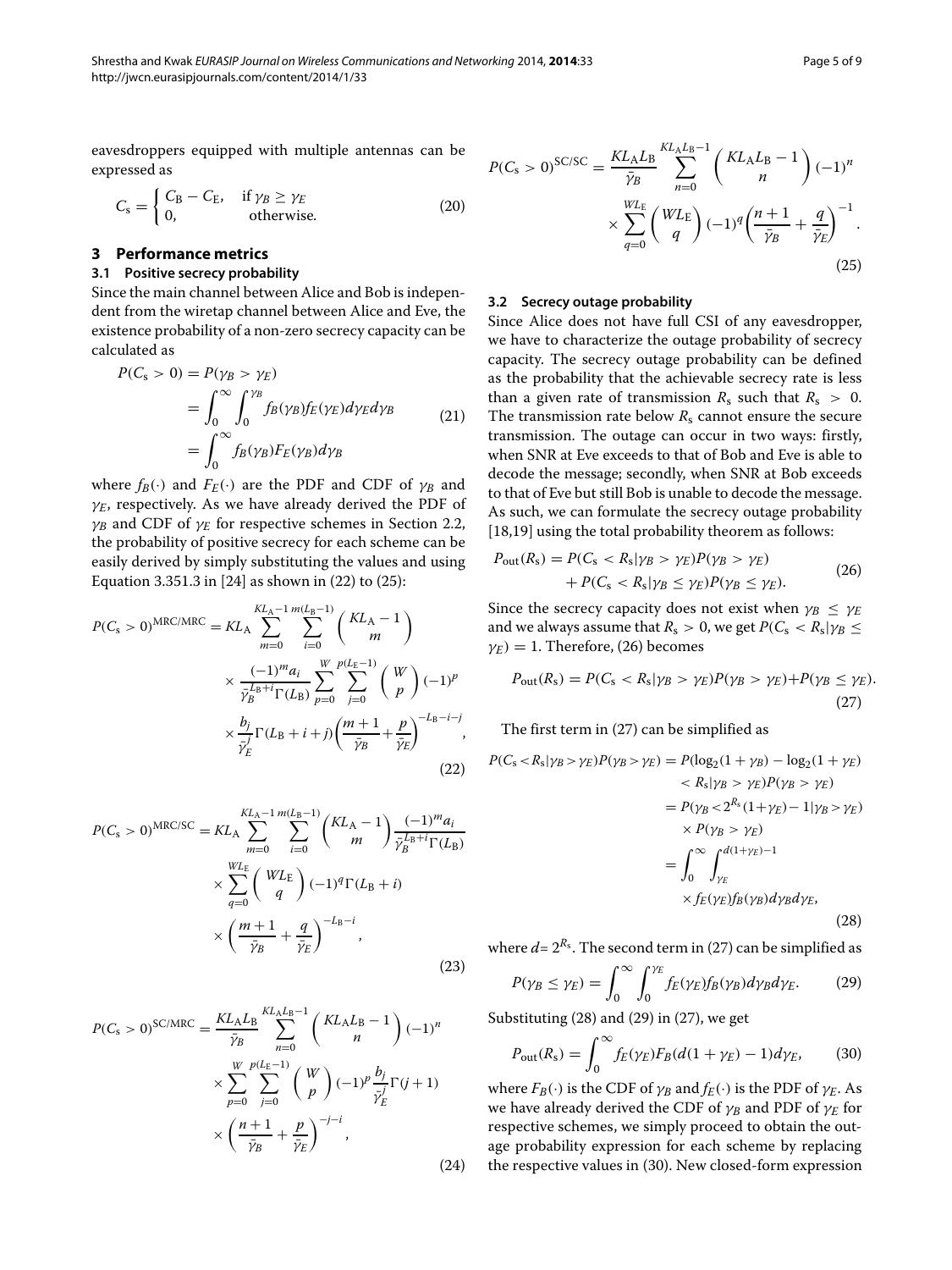of the exact secrecy outage probability for each scheme is provided from [\(31\)](#page-5-0) to [\(34\)](#page-5-1) as follows:

$$
P_{\text{out}}^{\text{MRC/MRC}}(R_{\text{s}}) = \sum_{m=0}^{KL_{\text{A}}} \sum_{i=0}^{m(L_{\text{B}}-1)} \sum_{u=0}^{i} {KL_{\text{A}} \choose m} (-1)^{m} \frac{a_{i}}{\bar{y}_{B}^{i}} {u \choose u}
$$
  
 
$$
\times d^{u} (d-1)^{i-u} e^{-\frac{(d-1)m}{\bar{y}_{B}}} W \sum_{p=0}^{W-1} \sum_{j=0}^{p(L_{\text{E}}-1)} \times {W-1 \choose p} \frac{(-1)^{p} b_{j}}{\bar{y}_{E}^{L} + j \Gamma(L_{\text{E}})} \Gamma(L_{\text{E}} + j + u)
$$
  
 
$$
\times \left(\frac{p+1}{\bar{y}_{E}} + \frac{dm}{\bar{y}_{B}}\right)^{-L_{\text{E}}-j-u}, \tag{31}
$$

<span id="page-5-3"></span>
$$
P_{\text{out}}^{\text{MRC/SC}}(R_{\text{s}}) = \sum_{m=0}^{KL_{\text{A}}} \sum_{i=0}^{m(L_{\text{B}}-1)} \sum_{u=0}^{i} {KL_{\text{A}} \choose m} (-1)^{m} \frac{a_{i}}{\bar{\gamma}_{B}^{i}} {u \choose u}
$$
  
  $\times d^{u} (d-1)^{i-u} e^{-\frac{(d-1)m}{\bar{\gamma}_{B}}} \frac{WL_{\text{E}}}{\bar{\gamma}_{\text{E}}} \sum_{q=0}^{WL_{\text{E}}-1}$   
  $\times {WL_{\text{E}}-1 \choose q} (-1)^{q} \Gamma(u+1)$   
  $\times \left(\frac{q+1}{\bar{\gamma}_{\text{E}}} + \frac{dm}{\bar{\gamma}_{B}}\right)^{-u-1}$ 

<span id="page-5-2"></span>
$$
P_{\text{out}}^{\text{SC/MRC}}(R_{\text{s}}) = \sum_{n=0}^{KL_{\text{A}}L_{\text{B}}} \binom{KL_{\text{A}}L_{\text{B}}}{n} (-1)^{n} e^{-\frac{(d-1)n}{\gamma_{\text{B}}}} \\ \times W \sum_{p=0}^{W-1} \sum_{j=0}^{p(L_{\text{E}}-1)} \binom{W-1}{p} \frac{(-1)^{p} b_{j}}{\bar{\gamma}_{E}^{L_{\text{E}}} + \bar{\gamma}_{\text{E}} \Gamma(L_{\text{E}} + j)} \\ \times \left(\frac{p+1}{\bar{\gamma}_{E}} + \frac{dn}{\bar{\gamma}_{B}}\right)^{-L_{\text{E}} - j} \tag{33}
$$

<span id="page-5-1"></span>
$$
P_{\text{out}}^{\text{SC/SC}}(R_{\text{s}}) = \sum_{n=0}^{KL_{\text{A}}L_{\text{B}}} \binom{KL_{\text{A}}L_{\text{B}}}{n} (-1)^{n} e^{-\frac{(d-1)}{\gamma_{\text{B}}}}
$$

$$
\times \frac{WL_{\text{E}}}{\bar{\gamma}_{\text{E}}} \sum_{q=0}^{WL_{\text{E}}-1} \binom{WL_{\text{E}}-1}{q} (-1)^{q} \Gamma(n+1)
$$

$$
\times \left(\frac{q+1}{\bar{\gamma}_{\text{E}}}\right)^{-n-1}
$$
(34)

*Remark 1.* By substituting  $K = W = L_A = L_B = L_E = 1$ in [\(31\)](#page-5-0) to [\(34\)](#page-5-1), all the schemes reduce to the special case of single transmitter, user, and eavesdropper with single antenna which corresponds to Equation [9](#page-3-0) in [\[4\]](#page-8-3).

*Remark 2.* A special case of single transmitter and user with single antenna and an eavesdropper with multiple

<span id="page-5-0"></span>antennas can be obtained with  $K = W = L_A = L_B = 1$ in [\(31\)](#page-5-0) to [\(34\)](#page-5-1) such that [\(31\)](#page-5-0) and [\(33\)](#page-5-2) corresponds to Equation [10](#page-3-1) in [\[14\]](#page-8-13) while [\(32\)](#page-5-3) and [\(34\)](#page-5-1) corresponds to Equation [11](#page-3-2) in [\[14\]](#page-8-13).

This verifies that the expression derived is consistent with the results from the existing literature.

## **3.3 Asymptotic behavior**

Although the closed-form expression for the outage probability derived in [\(31\)](#page-5-0) to [\(34\)](#page-5-1) enable us to evaluate the performance of TAS scheme, its complex forms do not allow us to gain valuable insights on how the parameter *K*, *W*,  $L_A$ ,  $L_B$ , and  $L_E$  affect the overall performance. Therefore, we perform asymptotic analysis in the sequel.

As  $\bar{\gamma}_B \rightarrow \infty$  in the high SNR regime, the asymptotic outage probability for both Bob and Eve's channel with MRC is given by

<span id="page-5-4"></span>
$$
P_{\text{out}}^{\text{MRC/MRC(a)}}(R_{\text{s}}) = (\Psi^{\text{MRC/MRC}} \bar{\gamma}_B)^{-\Delta}, \tag{35}
$$

where diversity order is  $\Delta = KL_A L_B$  and array gain  $\Psi^{\text{MRC/MRC}}$  is given by

$$
\Psi^{\text{MRC/MRC}} = \left( W \sum_{m=0}^{\Delta} \left( \frac{\Delta}{m} \right) \frac{d^m (d-1)^{\Delta - m}}{(L_B!)^{KL_A}} \sum_{p=0}^{W-1} \sum_{j=0}^{p(L_E - 1)} \left( \frac{W-1}{p} \right) \times \frac{(-1)^p b_j}{\bar{r}_E^{L_B + j} \Gamma(L_E)} \Gamma(L_E + j + m) \left( \frac{p+1}{\bar{r}_E} \right)^{-L_E - j - m} \right)^{-\frac{1}{\Delta}}.
$$
\n(36)

*Proof.* Further discussion of proof of [\(35\)](#page-5-4) is presented in [Appendix 1.](#page-8-26)  $\Box$ 

Following the similar steps in [Appendix 1,](#page-8-26) we can obtain the asymptotic outage probability for Bob with MRC and Eve with SC as follows

<span id="page-5-5"></span>
$$
P_{\text{out}}^{\text{MRC/SC(a)}}(R_{\text{s}}) = (\Psi^{\text{MRC/SC}} \bar{\gamma}_B)^{-\Delta},\tag{37}
$$

where diversity order is  $\Delta = KL_A L_B$  and array gain  $\Psi^{\text{MRC/SC}}$  is given by

$$
\Psi^{\text{MRC/SC}} = \left(\frac{WL_{\text{E}}}{\bar{\gamma}_{E}} \sum_{m=0}^{\Delta} {\Delta \choose m} \frac{d^{m} (d-1)^{\Delta-m}}{(L_{\text{B}}!)^{KL_{\text{A}}}} \sum_{q=0}^{WL_{\text{E}}-1} {\binom{WL_{\text{E}}-1}{q}}
$$

$$
\times (-1)^{q} \Gamma(m+1) {\left(\frac{q+1}{\bar{\gamma}_{E}}\right)}^{-m-1} \right)^{-\frac{1}{\Delta}}.
$$
(38)

Similarly, the asymptotic outage probability for Bob with SC and Eve with MRC can be obtained as

<span id="page-5-6"></span>
$$
P_{\text{out}}^{\text{SC/MRC(a)}}(R_{\text{s}}) = (\Psi^{\text{SC/MRC}} \bar{\gamma}_B)^{-\Delta},\tag{39}
$$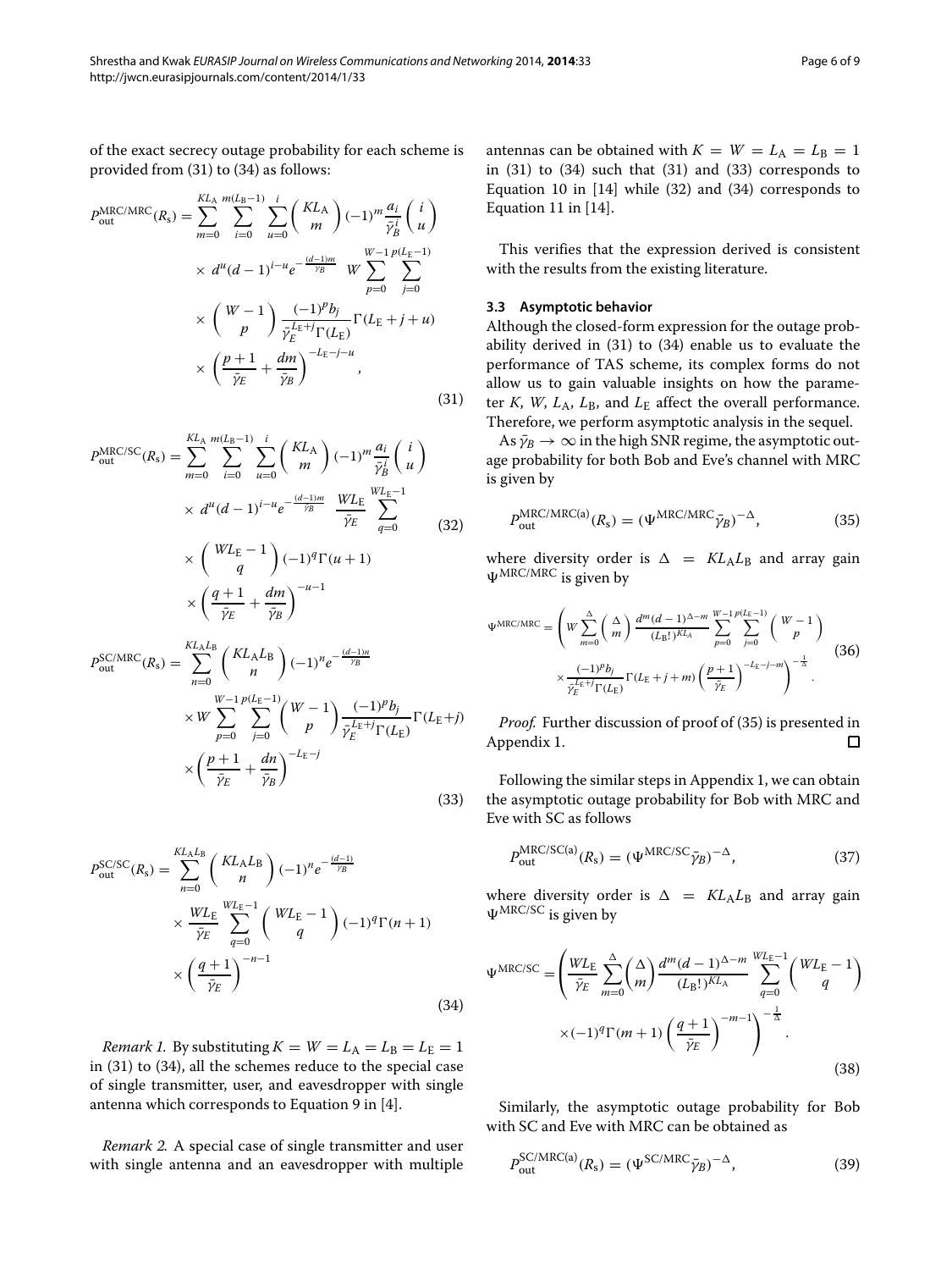where diversity order is  $\Delta$  =  $KL_A L_B$  and array gain  $\Psi^{\rm SC/MRC}$  is given by

$$
\Psi^{\text{SC/MRC}} = \left(W \sum_{n=0}^{\Delta} \binom{\Delta}{n} \frac{d^n (d-1)^{\Delta-n}}{W} \sum_{p=0}^{W-1} \sum_{j=0}^{p(L_E-1)} \binom{W-1}{p} \times \frac{(-1)^p b_j}{\bar{\gamma}_E^{L_E+j} \Gamma(L_E)} \Gamma(L_E+j+n) \left(\frac{p+1}{\bar{\gamma}_E}\right)^{-L_E-j-n} \right)^{-\frac{1}{\Delta}}.
$$
\n(40)

*Proof.* Further discussion of proof of [\(37\)](#page-5-5) is presented in [Appendix 2.](#page-8-27) П

Following the similar steps in [Appendix 2,](#page-8-27) we can obtain the asymptotic outage probability for both Bob and Eve with SC as follows:

<span id="page-6-2"></span>
$$
P_{\text{out}}^{\text{SC/SC(a)}}(R_{\text{s}}) = (\Psi^{\text{SC/SC}} \bar{\gamma}_B)^{-\Delta},\tag{41}
$$

where diversity order is  $\Delta = KL_A L_B$  and array gain  $\Psi^{\rm SC/SC}$ is given by

$$
\Psi^{SC/SC} = \left(\sum_{n=0}^{\Delta} \binom{\Delta}{n} d^n (d-1)^{\Delta-n} \frac{WL_E}{\bar{\gamma}_E} \sum_{q=0}^{WL_E - 1} \binom{WL_E - 1}{q}
$$

$$
\times (-1)^q \Gamma(n+1) \left(\frac{q+1}{\bar{\gamma}_E}\right)^{-n-1}\right)^{-\frac{1}{\Delta}}.
$$
(42)

We compare the performance difference between MRC and SC at Bob in terms of simple ratio of secrecy array gains as in [\[18\]](#page-8-17). The difference in performance is characterized as

$$
\frac{\Psi^{MRC/MRC}}{\Psi^{SC/MRC}} = \frac{\Psi^{MRC/SC}}{\Psi^{SC/SC}} = (L_B!)^{\frac{1}{L_B}}.
$$
\n(43)

It is obvious that MRC/MRC is superior to SC/MRC and MRC/SC is superior to SC/SC by an SNR gap of  $\frac{10}{L_{\rm B}}\log{(L_{\rm B}!)}$ . Moreover, as  $\bar{\gamma}_E\to\infty$ , the outage probability becomes one resulting absolute absence of secret communication. Also, the outage probability becomes 0 and 1 at the extreme values of  $R_s = 0$  and  $R_s \rightarrow \infty$  respectively as per our expectation.

# **4 Numerical results**

Figure [2](#page-6-0) shows the probability of positive secrecy as a function of  $\bar{\gamma}_B$  at selected values of  $\bar{\gamma}_E$  for various schemes when  $K = 4$ ,  $W = 3$ , and  $L_A = L_B = L_E = 2$ . This figure highlights that the probability of positive secrecy increases with  $\bar{\gamma}_B$  while decreases with the increase in value of  $\bar{\gamma}_E$ . In both cases, non-zero secrecy capacity exists even when Eve's channel has a higher average SNR relative to Bob's channel. It is also obvious that MRC at Bob and SC at Eve provides the best performance while SC at Bob and MRC



<span id="page-6-0"></span>at Eve results the worst performance of all four possible schemes.

Figure [3](#page-6-1) compares the secrecy outage probability versus  $\bar{\gamma}_B$  for selected values of  $L_A$  with  $K = W = L_B = L_E = 2$ ,  $\bar{\gamma}_E$  = 15 dB and  $R_s$  = 0.1 bit/s/Hz. There is a remarkable decrease in the secrecy outage probability when we increase  $L_A$  from 1 to 4. This shows the improvement in performance from transmit diversity provided by TAS at Alice. For example, at  $P_{\text{out}} = 10^{-3}$  under MRC/MRC scheme, a gain of nearly 5.5 dB is achieved with  $L_A = 4$ compared to that of  $L_A = 1$ .

In Figure [4,](#page-7-0) the asymptotic and exact secrecy outage probabilities for different schemes are shown at selected values of  $\bar{\gamma}_E$  for each scheme to avoid cluttering in the figure. We consider  $K = W = L_A = L_B = L_E =$ 2, and  $R_s = 0.1$  bit/s/Hz for this case. We can observe

<span id="page-6-1"></span>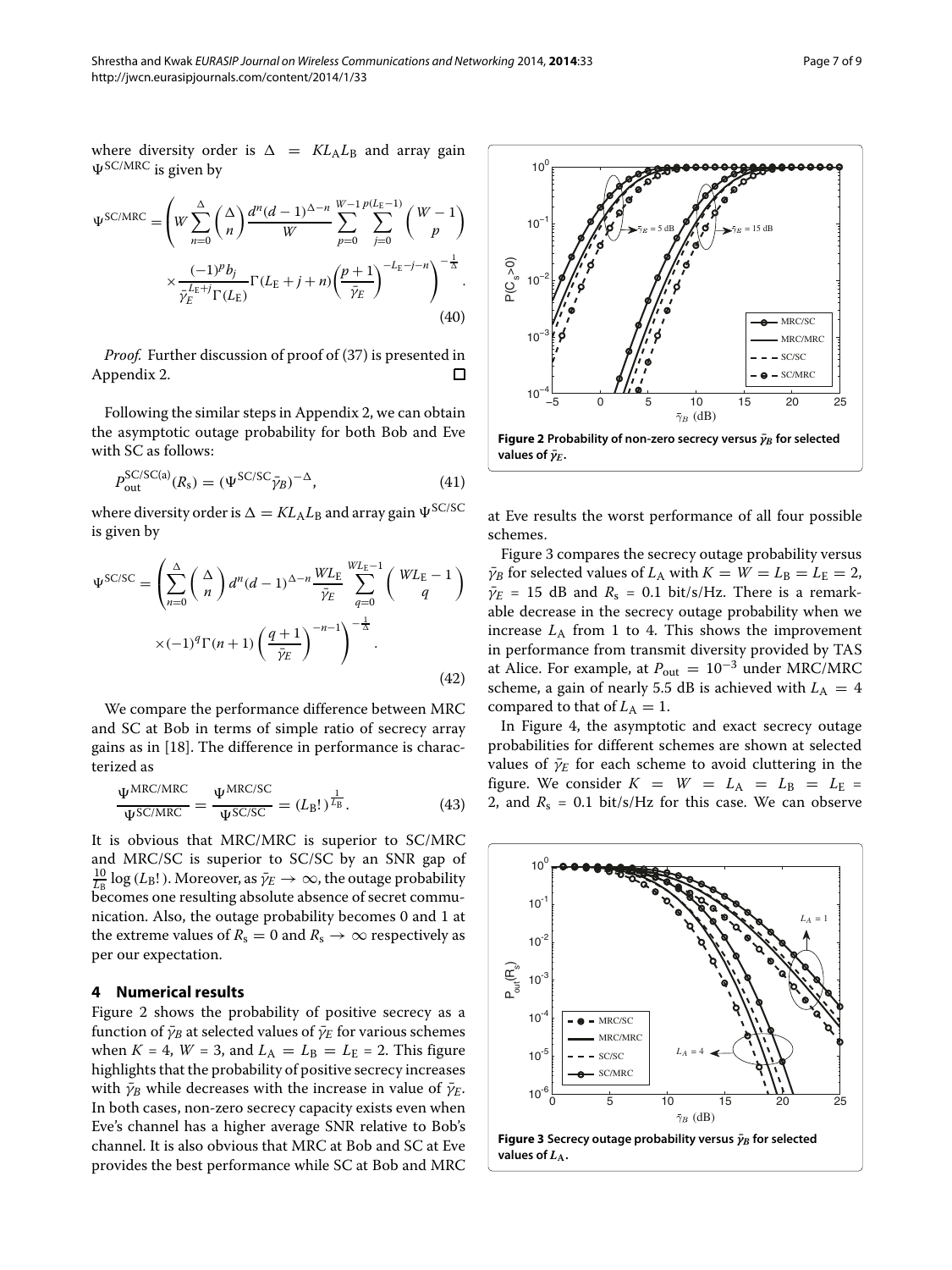

<span id="page-7-0"></span>that the asymptotic curve merges with exact curve in the high SNR regime. Moreover, the parallel asymptotic lines indicate the same diversity order in all four schemes. For the case of  $K = L_A = L_B = 2$ , the diversity order is found to be nearly 8 in all four schemes, which verifies the diversity order obtained in [\(35\)](#page-5-4), [\(37\)](#page-5-5), [\(39\)](#page-5-6), and [\(41\)](#page-6-2).

In Figure [5,](#page-7-1) we show the secrecy outage probability versus  $\bar{\gamma}_B$  for different values of  $L_B$  and  $L_E$  with  $K =$  $W = L_A = 2$ ,  $\bar{\gamma}_E = 10$  dB and  $R_s = 0.1$  bit/s/Hz under MRC/MRC scheme. It is found that for fixed value of  $L_{\rm B}$ , the increase in  $L_{\rm E}$  will increase  $P_{\rm out}(R_{\rm s})$ . However, there is no improvement in the diversity order which is evident from the parallel lines for different values of  $L_{\text{E}}$ .

To compensate the performance degradation by number of antennas at Eve, we can increase the number of antennas at Bob. We can notice that a single addition of antenna at Bob sharply decreases the secrecy outage probability.

Figure [6](#page-7-2) illustrates the secrecy outage probability versus target secrecy rate,  $R_s$  for different values of  $K$  with  $W = L_A = L_B = L_E = 2$ ,  $\bar{\gamma}_B = 10$  dB and  $\bar{\gamma}_E = 0$  dB. For  $K = 1$ , the proposed scheme corresponds to the scheme discussed in [\[16\]](#page-8-15) and [\[17\]](#page-8-16) but with the presence of multiple eavesdroppers. It is clear that employing opportunistic scheduling drastically improves the outage performance and higher target secrecy rate can be achieved. The performance improves with increase in *K* but it nearly saturates at higher values of *K*.

#### **5 Conclusions**

We proposed an opportunistic scheduling with TAS to enhance physical layer security. At the transmitter, a single antenna is selected to maximize the instantaneous SNR of the main channel, while at the receiver and the eavesdropper, MRC or SC is applied. The scheduler at Alice selects a single best user out of *K* users. The security performance metrics, i.e., probability of positive secrecy and secrecy outage probability are improved by combination of transmit diversity, receive diversity, and multiuser diversity simultaneously. The asymptotic analysis demonstrated that the outage diversity order of the proposed scheme is given by the product of the number of legitimate receivers and the number of antennas at the transmitter and receiver. We can also conclude that the secrecy outage probability is almost independent of the number of antennas and eavesdroppers in high SNR region.

<span id="page-7-1"></span>

<span id="page-7-2"></span>